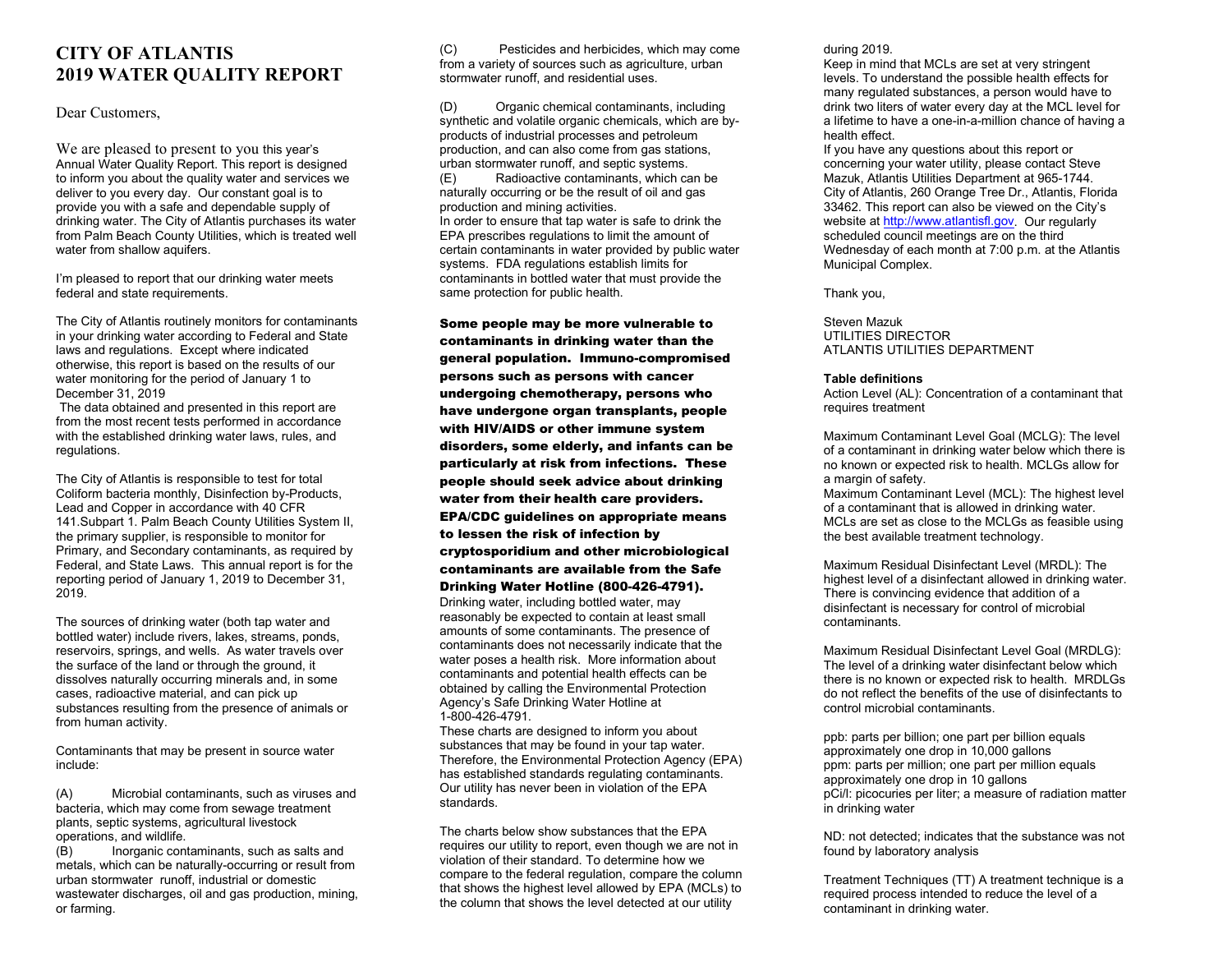"Total Coliform. Coliforms are bacteria that are naturally present in the environment and are used as an indicator that other, potentially harmful, bacteria may be present."

We are in the city monthly collecting samples for microbiological analyses. We are pleased to report that all samples collected were negative.

#### **LEAD & COPPER**

|              | AL exceeded<br>Y/N | 90th<br>Percentile<br>result | No. of Sampling<br>sites exceeding AL | <b>MCLG</b> | AL<br>(action)<br>level) | Date of<br>Sample | Likely Source of<br>Contamination                                                                            |
|--------------|--------------------|------------------------------|---------------------------------------|-------------|--------------------------|-------------------|--------------------------------------------------------------------------------------------------------------|
| Lead (ppb)   | No                 | 0.0092                       |                                       | 0           | $0.015$ ppm              | 10/25/2019        | Corrosion of household plumbing<br>systems; erosion of natural deposits;<br>leaching from wood preservatives |
| Copper (ppm) | No                 | 0.15                         | 0                                     | 0           | 1.0 <sub>ppm</sub>       | 10/25/2019        | Corrosion of household plumbing<br>systems; erosion of natural deposits                                      |

"If present, elevated levels of lead can cause serious health problems, especially for pregnant women and young children. Lead in drinking water is primarily from materials and components associated with service lines and home plumbing. Atlantis Utilities is responsible for providing high quality drinking water, but cannot control the variety of materials used in plumbing components. When your water has been sitting for several hours, you can minimize the potential for lead exposure by flushing your tap for 30 seconds to 2 minutes before using water for drinking or cooking. If you are concerned about lead in your water, you may wish to have your water tested. Information on lead in drinking water, testing methods, and steps you can take to minimize exposure is available from the Safe Drinking Water Hotline or at http://www.epa.gov/safewater/lead."

### **STAGE 1 DISINFECTANTS AND DISINFECTION BY -PRODUCTS**

|                   | Dates of<br><b>Sampling</b> | <b>MCL</b><br><b>Violation</b> | Level<br><b>Detected</b> | Range of<br><b>Results</b> | <b>MCLG</b><br><sub>or</sub><br><b>MRDLG</b> | <b>MCL</b><br>or<br><b>MRDL</b> | <b>Likely Source of contamination</b>      |
|-------------------|-----------------------------|--------------------------------|--------------------------|----------------------------|----------------------------------------------|---------------------------------|--------------------------------------------|
| Chloramines (ppm) | Daily                       | No                             | $2.0*$                   | $0.6 - 3.0$                | 4 ppm                                        | 4 ppm                           | Water additive used to control<br>microbes |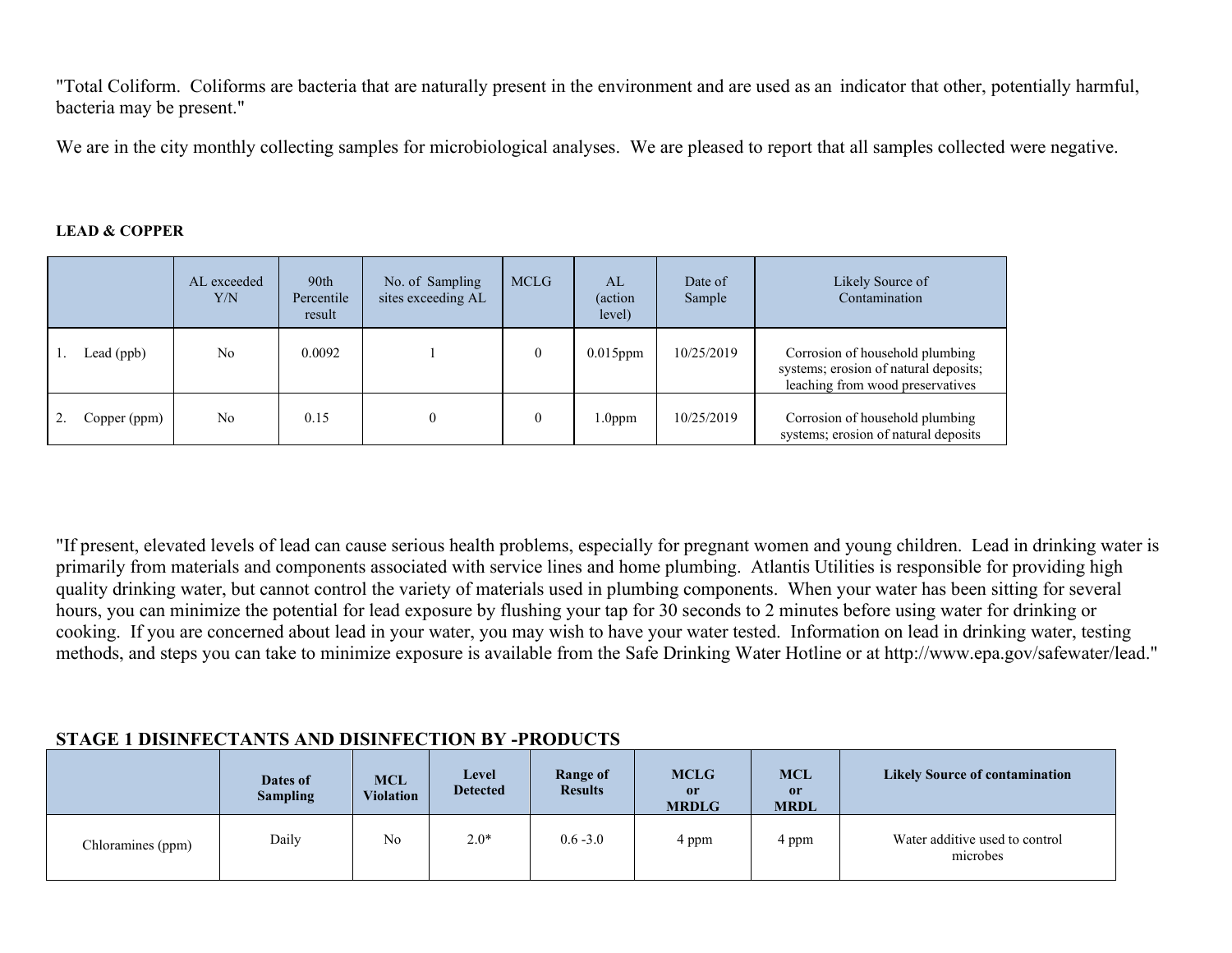### **STAGE 2 DISINFECTANTS AND DISINFECTION BY-PRODUCTS**

|                                         | Dates of<br><b>Sampling</b> | <b>MCL</b><br><b>Violation</b> | Level<br><b>Detected</b> | <b>Range of</b><br><b>Results</b> | <b>MCLG</b><br><sub>or</sub><br><b>MRDLG</b> | <b>MCL</b><br>or<br><b>MRDL</b> | <b>Likely Source of contamination</b>        |
|-----------------------------------------|-----------------------------|--------------------------------|--------------------------|-----------------------------------|----------------------------------------------|---------------------------------|----------------------------------------------|
| Total Haloacetic<br>Acids $(HAA5)(ppb)$ | 10/23/2019                  | N <sub>o</sub>                 | 29.4                     | $29.4 \text{ ug}/1$               | N/A                                          | $60$ ug/l                       | By-product of drinking<br>water chlorination |
| Total<br>Trihalomethanes (ppb)          | 10/23/2019                  | N <sub>o</sub>                 | 47.7                     | $47.7 \text{ ug}/l$               | N/A                                          | $80 \text{ ug}/l$               | By-product of drinking<br>water chlorination |

\* The results in the column indicating "Level Detected" for chloramines is the running annual average from all sampling sites.

Atlantis receives its water from Palm Beach County Water Utilities. PBCUD operates four water treatment plants serving the distribution system to which the City of Atlantis is connected, they have wells approximately 150 feet underground in the Surficial Aquifer. The plants are staffed 24 hours a day by state-licensed water plant operators. The Department is continually upgrading its facilities to utilize the most effective and up-to-date technologies for water treatment, such as state-of-the-art membrane softening, lime softening, filtration, and disinfection by ammonia and chlorination.

# **Source Water Assessment**

In 2018, the Department of Environmental Protection performed a Source Water Assessment on PBCWUD system. The assessment was conducted to provide information about any potential sources of contamination in the vicinity of their wells. The assessment identified 123 potential sources of contamination with susceptibility levels ranging from low to moderate. The majority of sources are privately owned and operated petroleum storage tanks (gas stations) and waste clean-up facilities. The results are available on the FDEP Source Water Assessment and Protection Program website at www.dep.state.fl.us/swapp